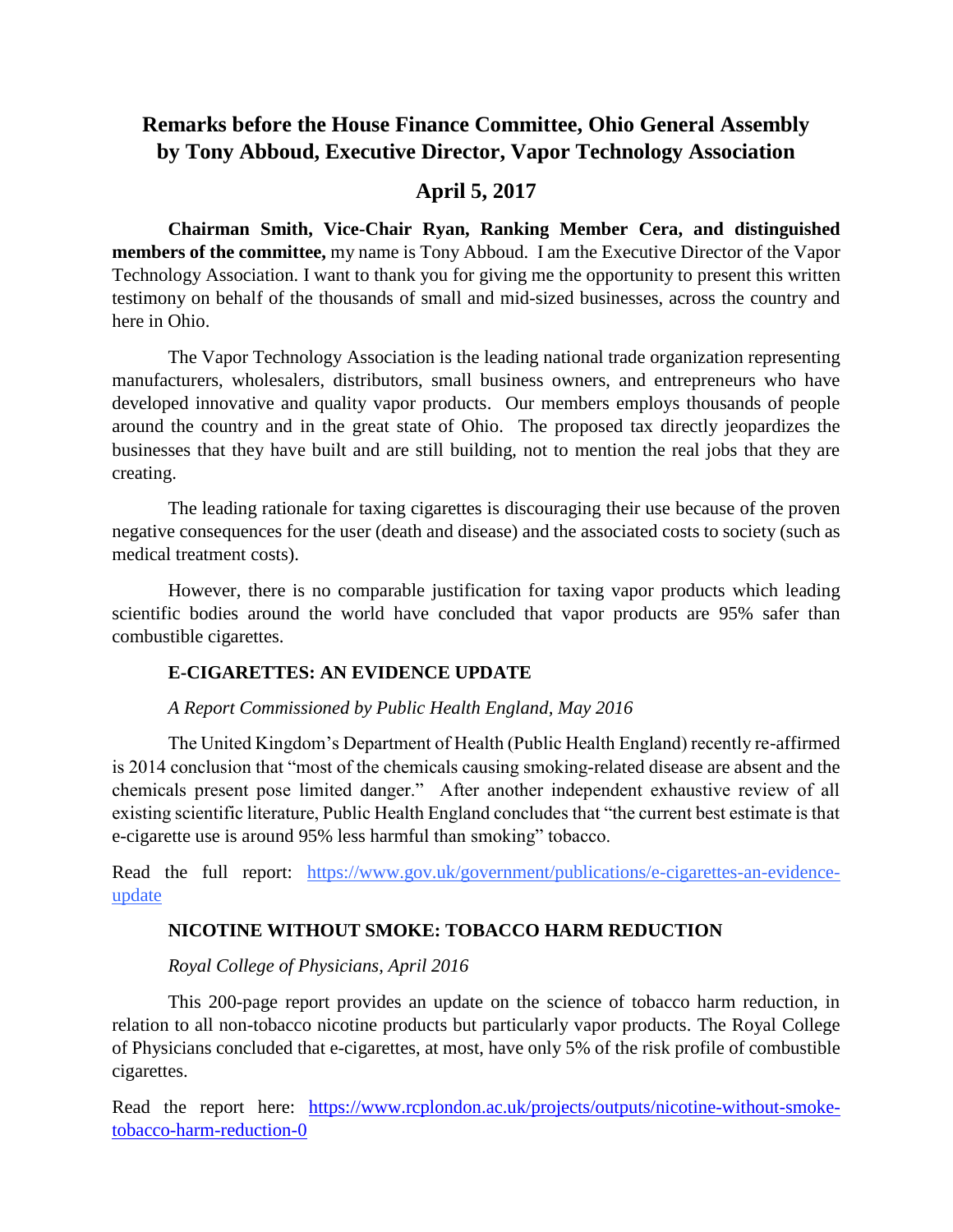Written Testimony to the Ohio House Finance Committee April 5, 2017 Page 2

### **NICOTINE, CARCINOGEN, AND TOXIN EXPOSURE IN LONG-TERM E-CIGARETTE AND NICOTINE REPLACAMENT THERAPY USERS: A CROSS-SECTIONAL STUDY**

### *Published in the Annals of Internal Medicine, February 2017*

Just last month, researchers from the US Centers for Disease Control and Prevention, the Roswell Park Cancer Institute in New York, and the University College London concluded yet another study finding that using e-cigarettes is far safer and less toxic than smoking conventional tobacco cigarettes. **The study concluded that long-term** NRT-only and **e-cigarette–only use is associated with substantially reduced levels of measured carcinogens and toxins relative to smoking only combustible cigarettes.** 

Read the study here: [https://www.eurekalert.org/pub\\_releases/2017-02/cru-est020317.php](https://www.eurekalert.org/pub_releases/2017-02/cru-est020317.php)

One of the study's lead authors, Dr Lion Shahab, senior lecturer in the department of epidemiology and public health at UCL, said: "Our study *adds to existing evidence* showing that *e-cigarettes and NRT are far safer than smoking*, and suggests that there is a *very low risk associated with their long-term use*."

"We've shown that the levels of toxic chemicals in the body from e-cigarettes are considerably lower than suggested in previous studies using simulated experiments. *This means some doubts about the safety of e-cigarettes may be wrong*."

"Our results also suggest that while e-cigarettes are not only safer, the amount of nicotine they provide is not noticeably different to conventional cigarettes. *This can help people to stop smoking altogether by dealing with their cravings in a safer way.*"

Source:<https://www.sciencedaily.com/releases/2017/02/170207104358.htm>

To be sure, even the FDA's Center for Tobacco Products Director **Mitch Zeller**, a lifelong anti-smoking advocate, has clearly and repeatedly stated the potential benefits of e-cigarettes. During a Senate Health, Education, Labor, and Pensions hearing in 2014, FDA Director Zeller stated:

"If we could get all those people [who smoke] to completely switch all of their cigarettes to noncombustible cigarettes, it would be good for public health."

Moreover, there is no evidence that vapor products encourage anyone – young or old – to begin smoking. This over-reported and never-proven gateway hypothesis is no basis upon which to base state policy. Even with an increase in e-cigarette experimentation, cigarette smoking rates have plummeted to all-time lows amongst adults and youth. Hence, the "gateway" hypothesis is belied by the actual facts.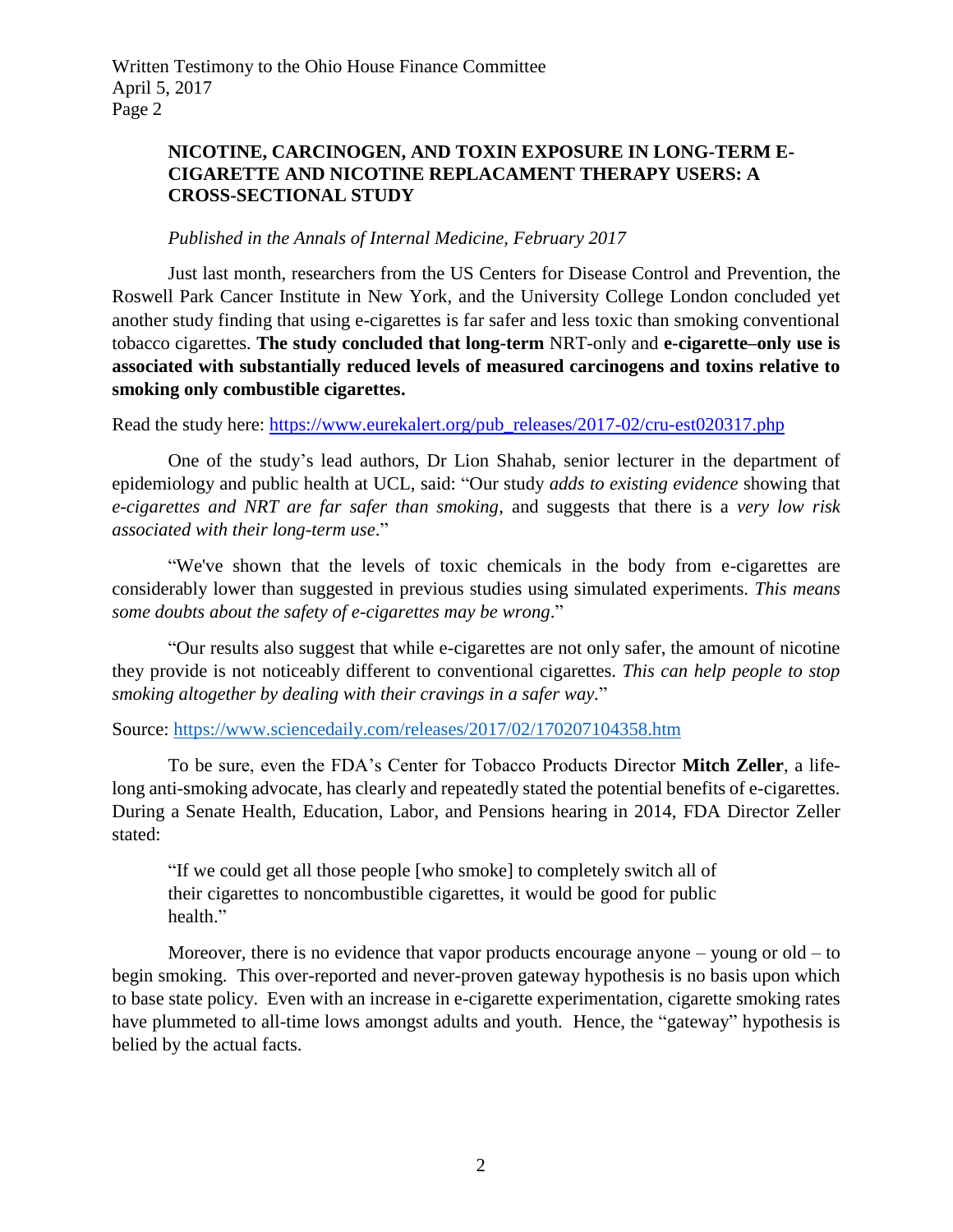Written Testimony to the Ohio House Finance Committee April 5, 2017 Page 3

## **TAX POLICY**

It is clear that vapor products are the first game-changing technology in the ongoing fight to reduce cigarette smoking. This, Members of the Committee, is why it is imperative that we must *properly* regulate vapor products.

For that reason, **Sally Satel, Yale University School of Medicine**<sup>1</sup> , has stated: "There is no convincing public health evidence that would justify taxing e-cigarettes at rates similar to those applied to cigarettes."

To be sure, the independent **Tax Foundation** has concluded: "Policymakers should avoid extending punitive rates from traditional cigarettes to vapor products because it limits the consumer's ability to use vapor products to quit cigarettes…Our first reaction should not be to impose cigarette taxes on what is fundamentally a different product."

# **A Current Case Study in Vapor Tax Policy:**

# **Ohio Should Avoid Neighboring Pennsylvania's 40% Wholesale Tax Mistake**

In addition to sound public health reasons, there are important business reasons to reject the proposed tax. The vapor industry in Ohio is primarily made up of small businessesbusinesses owned by entrepreneurs who once faced a promising future. However, these small businesses already presently being crushed by burdensome set of new federal regulations. The 69% tax proposed would certainly decimate by the industry.

In October of 2016, the state of Pennsylvania implemented a 40% wholesale tax on vapor products. This tax has essentially been in effect to date nearly six months. The 40% tax was passed to try to address Pennsylvania's \$31 billion-dollar budget deficit, but was only expected to generate approximately \$13 million in revenue.

Unfortunately for Pennsylvania vapor businesses, and Pennsylvania smokers seeking an alternative to traditional combustible tobacco, the tax has been the equivalent of death sentence for the Pennsylvania vapor industry.

The Pennsylvania vapor industry has had over 25% of its retailers close in the last 6 months. The Pennsylvania Vape Association, an association representing vapor businesses and consumers in Pennsylvania, identified over 100 businesses have closed their doors. In addition, at least 1,000 jobs have been lost due to these businesses closures. Please keep in mind that these are the results from only the first six months of the tax being implemented. There are a number of other vapor businesses on the brink of closure because of this tax policy.

The potential for business closings and job losses are even greater in Ohio under the proposed tax which is significantly higher than the tax which is causing such dislocation in

 $\overline{\phantom{a}}$ <sup>1</sup> [http://www.aei.org/wp-content/uploads/2014/04/-should-ecigarettes-be](http://www.aei.org/wp-content/uploads/2014/04/-should-ecigarettes-be-taxed_085703182672.pdf)[taxed\\_085703182672.pdf](http://www.aei.org/wp-content/uploads/2014/04/-should-ecigarettes-be-taxed_085703182672.pdf)